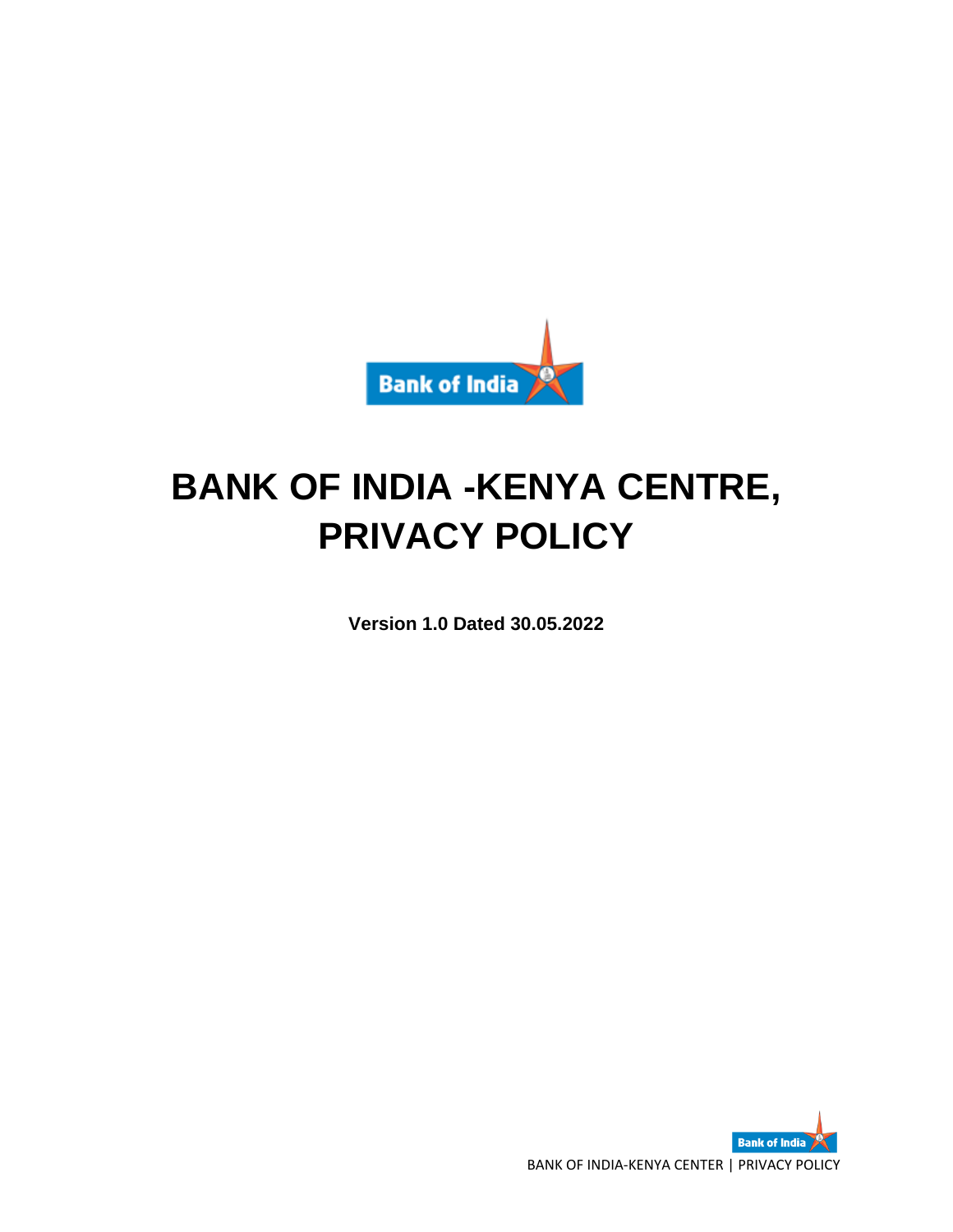## **BANK OF INDIA -KENYA CENTRE, PRIVACY POLICY**

Bank of India endeavors to provide superior banking services, we are committed to ensuring your concerns are well catered for. In a bid to ensure this, we formulated the Privacy policy which stipulates that information provided by you is kept private and only disclosed with your consent.

As a banking institution we realize that we possess and interact with our customer's data on a day-to-day basis. This policy sets out how seriously managed and guarded this information is.

The objective of the Policy is to enshrine basic privacy rights of the customers of the Banks regulated by the Central Bank of Kenya. It spells out the rights of the customer as well as those of the Bank.

Please read this policy to understand how we collect, use, and protect the information you submit to us. This information shall be held by the Bank of India (known as **"the Bank"**)

#### **1. Definitions**

- 1.1. **"Consent"** means any express and unequivocal manifestation of the customer indicating acceptance to their processing of personal information.
- 1.2. **"Data Protection Officer"** means a natural or legal person identified by the Bank which shall process personal information.
- 1.3. **"Data subject"** means an identified or identifiable natural person who is the subject of personal data.
- 1.4. **"Data processing"** means the conduct of operations on data through electronic devices to retrieve and classify information
- 1.5. **"DPA"** means the Kenya Data Protection Act, 2019, including any statutory modification or re-enactment
- 1.6. **"GDPR"** means the European Union General Data Protection Regulations
- 1.7. **"Personal Information"** means information, identifiable to an individual owing to their relationships with the Bank, information capable of enabling the Bank to form an opinion of the customer and any other meaning given to it in the DPA**:**

#### **2. Scope of this Policy**

The policy is based on laws and regulations set in place to ensure that customer personal information is managed in compliance with the GDPR, DPA and principles on privacy enshrined in the Constitution of Kenya 2010. It highlights the means of collecting data, its purposes, parties privy to the information. The policy applies to all products and services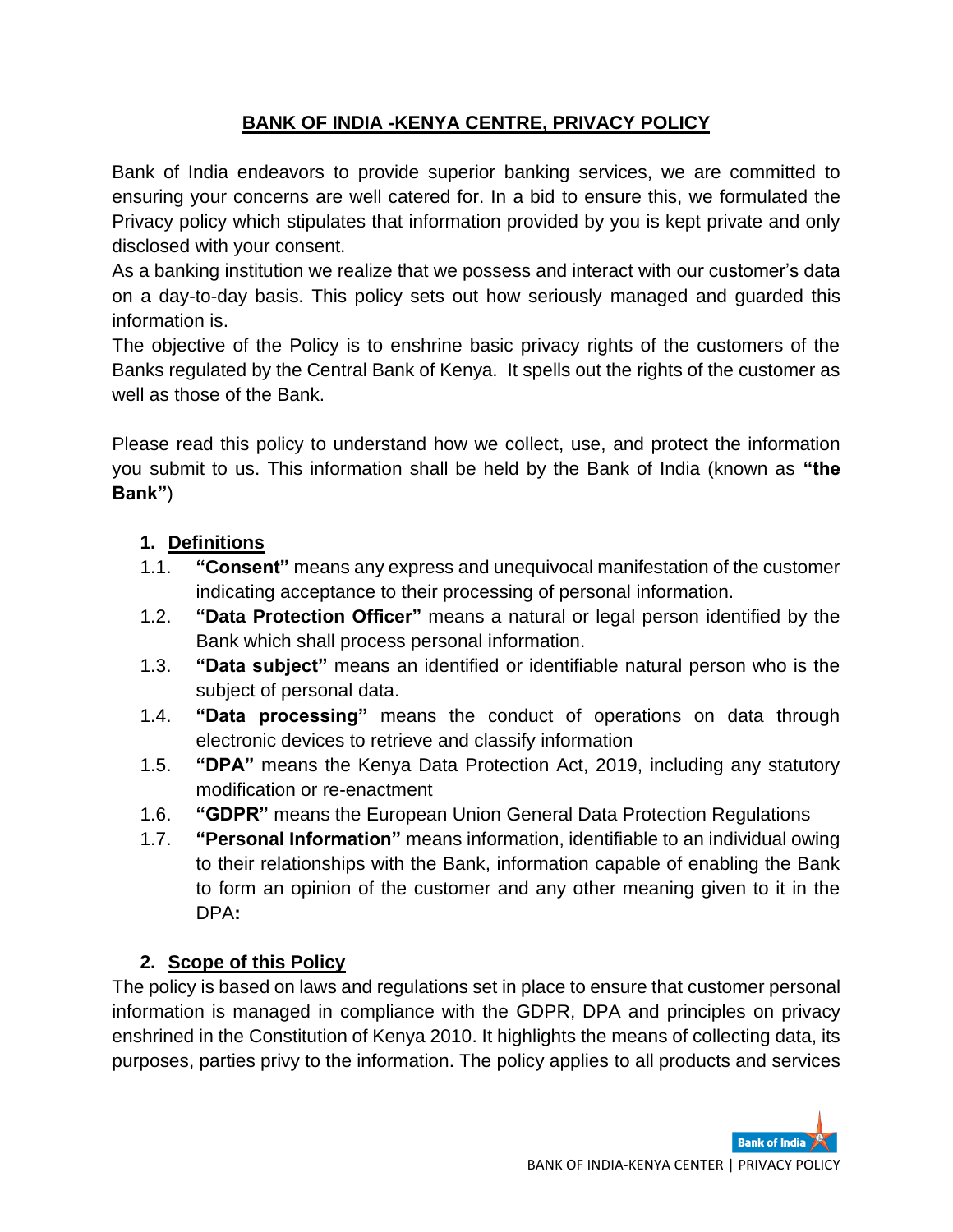offered by the Bank or its agents whether provided across the counter, over phone, by post, through interactive electronic devices, on internet or by any other method. In collecting and processing personal data, we endeavour to strictly adhere to the principles set in place by the GDPR and DPA

## **3. Information Collected**

We only collect information which is necessary and relevant in the performance of our duties. Such information includes gender, date of birth, nationality, bank account details, record of your purchases, transactional information, national identification or passport information, contact details such as phone number, email address, employment details, residency status, information on your next of kin, race, ethnicity, photographs, Kenya Revenue Authority personal identification number, criminal convictions, property details or motor vehicle registration details where property or motor vehicle is given as security, references from previous employers or educational institutions.

We will ensure that in collecting your personal information it shall be done in a transparent manner and shall only be used for the purposes known to you and are compatible with the purposes sought.

We may collect the information from applications, emails, letters, tele-conversations, customer surveys, location of your payments and transactions, web browsers, IP addresses, biometric data, and computer operating systems.

### **4. Information provided**

We may collect information directly from you or through other means such as where information is a matter of public record, in situations of incapacity; from the guardian or parent, you have deliberately consented to collection from other source, the source would not be a direct conflict with your interests or if the collection is necessary for prevention or investigation of a crime.

We may retain your information for as long as may be reasonably necessary and shall cease/ delete or erase it as soon as the purpose is accomplished.

### **5. Use of information**

To understand you and your needs better in providing our services, we shall use the information collected for several reasons including:

> a. To develop and improve our products and services. Occasionally, you may receive promotional emails about new products, products on offer and other information which you may find to be of your liking using the contact details you have provided.

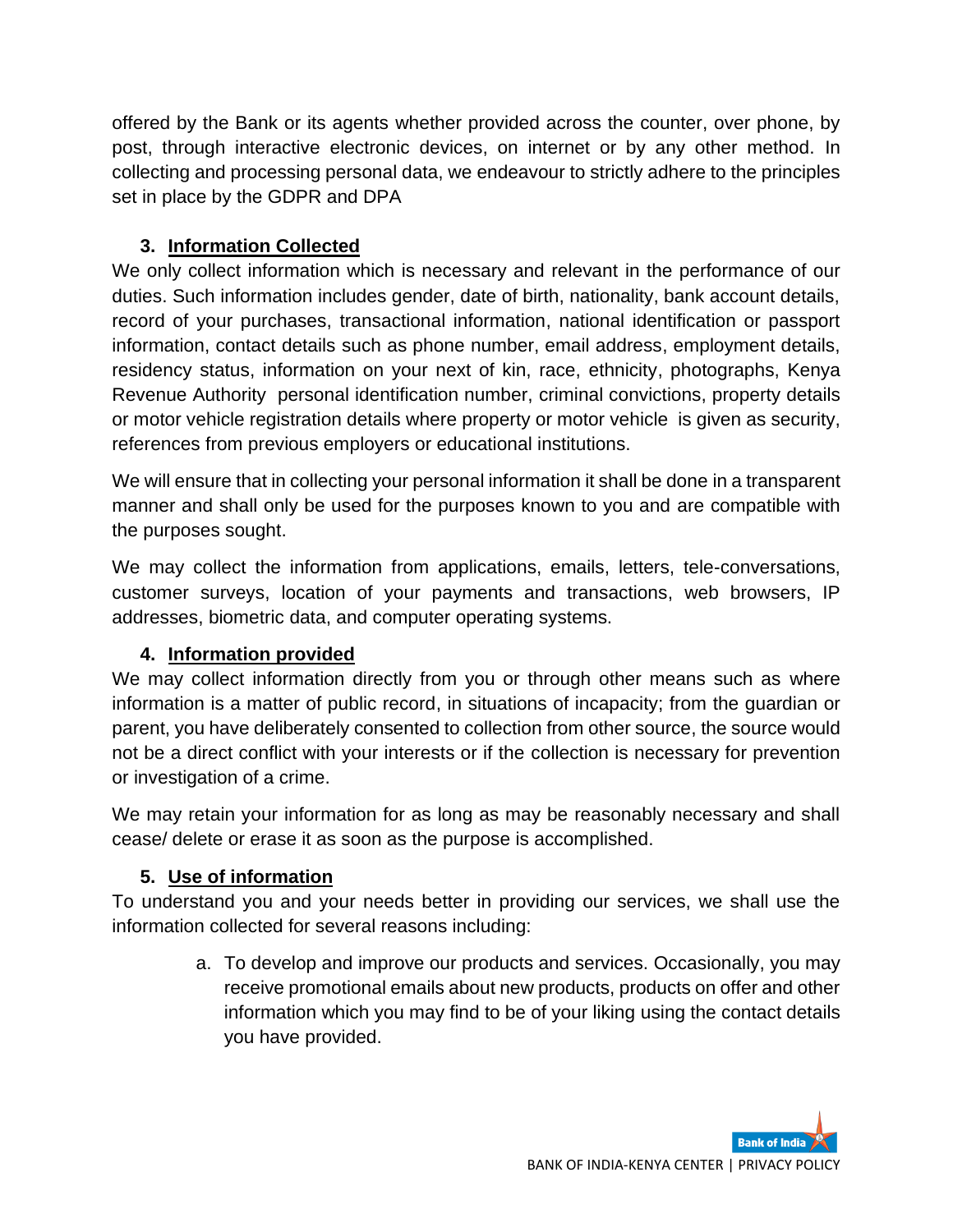- b. Managing your relationship with us by updating and improving accuracy of our records by constantly updating and improving the accuracy of our records.
- c. Evaluating the effectiveness of market research and training by using your information for profiling purposes on offers, competitions and promotions.
- d. In assessing and tabulating your credit worthiness.
- e. In protecting our legitimate interests such as crime detection, fraud prevention.
- f. In compliance with any legal, governmental and regulatory requirement and/or for use in relation to any legal proceedings.

We shall retain your information for as long as necessary to enable us to provide you with our services and process transactions you have requested or for other essential purposes. We reserve the ability to retain your information for as long as required to ensure compliance with applicable laws, audit requirements, or address disputes.

### **6. Disclosure of your information**

The Bank shall not disclose your information to any external body, individual unless and only in the following scenarios:

- a. With your explicit consent
- b. If it is in the public interest or for security purposes.
- c. Compulsion by written law or court order
- d. To protect the Bank's legitimate interests such as sub-contractors, organisations that provide services to us
- e. Where a public body requires disclosure of such information

## **7. Rights of data subject**

Your rights as our esteemed customer are as under: -

- a. To be informed of the usage of your personal data. You have the right to be duly informed of how we use the information we have about you.
- b. To object to processing of all or part of the personal data. You can object to certain information being processed by the Bank. However, the Bank, if it deems that is for legitimate purposes can decline your request.
- c. To access your personal data in our possession. You have the right to access information that is held by the Bank.
- d. To correct false or misleading data. It is of critical importance that information that we hold is accurate and upto date at all time. We advise that if you believe that we have information relating to you that is incorrect, please contact us and we will work to amend it.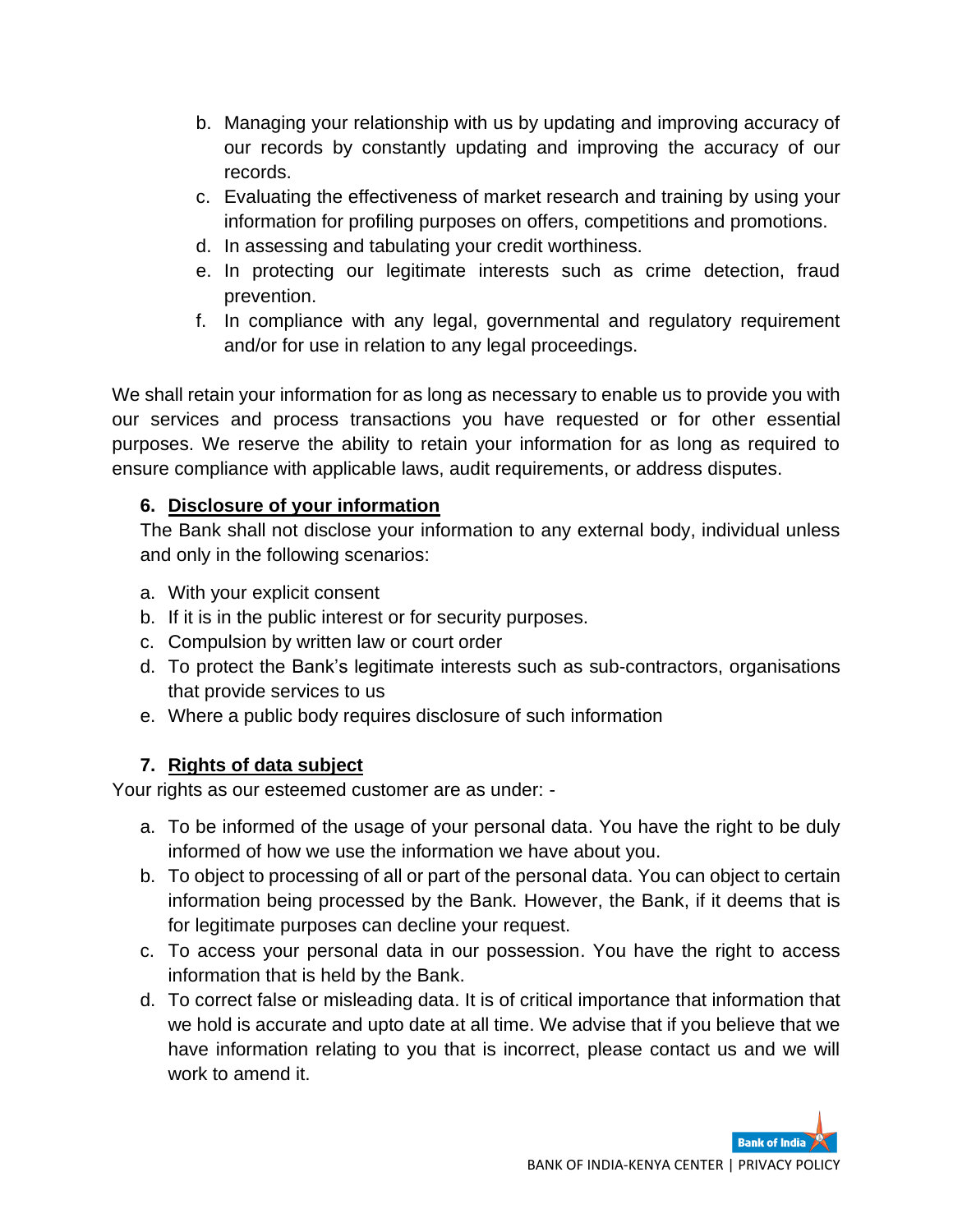- e. To request deletion of false or misleading data. Where there is no compelling reason why the Bank should continue processing your information, you may request that it be removed/deleted.
- f. To data portability. At a cost, you have the right to request the Bank for a copy of your personal data in a commonly used electronic format.
- g. To withdraw your consent at any time where the Bank relied on your consent to process your personal data in accordance with applicable laws and regulations.

## **8. Status of Security**

Our security systems are designed to prevent access by unauthorized personnel, damage, loss in case of cyber hacking and/or destruction. This is necessary as countless customers entrust the Bank to collect and store their personal information for example their credit card information which when accessed by unauthorized persons can cause a lot of damage.

We purpose to protect your information and are constantly reviewing and enhancing our security systems and measures and as such our servers are equipped to detect a breach.

### **9. Third party information**

Personal information can be sought after by a third party which includes organizations, service providers, individuals, and other subsidiaries to which the bank has a professional relationship with and by virtue of their interactions.

We guarantee that your information shall be not be made available to third parties without your consent. The third parties who shall have access to your information will have been verified by the Bank and the same communicated to you. This is to ensure that your information is always secured and protected.

The Bank has put in place safety measures and safeguards to guarantee you that your information is only accessed with your consent

We require that these third parties handle the information with due care and use the information provided to them only for the intended purpose initially sought for and under our instructions.

## **10.Our global operations/Transfer of DATA**

The Bank has its Head Office and Data Centre in Mumbai, India and its Disaster Recovery Site in Bengaluru, India. As a result, your information shall be transferred out of Kenya. By submitting your information, you agree to this transfer, storing and processing.

We commit to ensure that such information is transferred in a secure manner and have put in place safety measures and safeguards in the recipient countries to process and